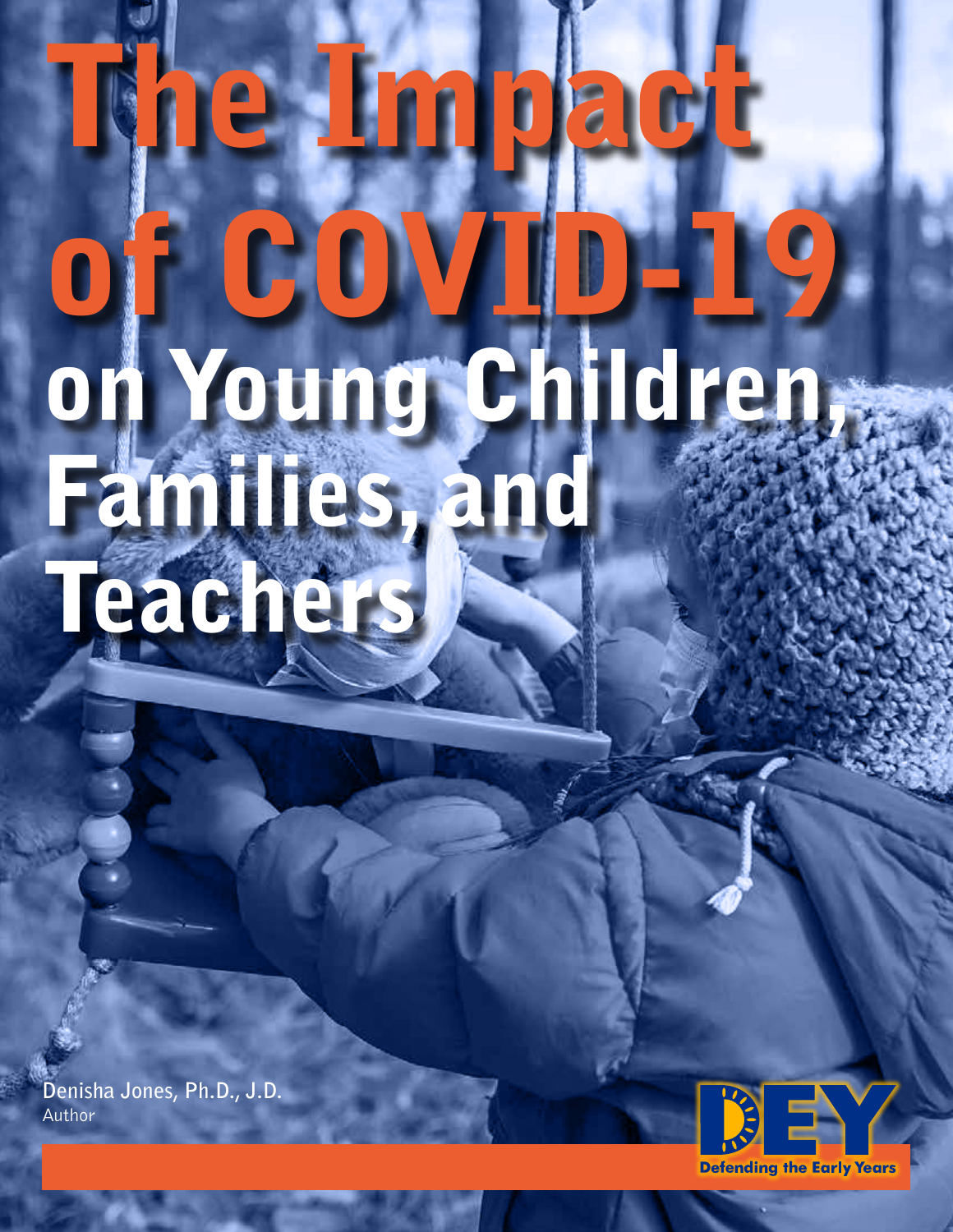# The Impact of COVID-19 on Young Children, Families, and Teachers

# **A Defending the Early Years Report**

On June 22, 2020, Defending the Early Years released a survey to better understand the impact COVID-19 has had on young children, their families, and their teachers. Schools, centers, and childcare providers were forced to close their doors as the world implemented social distancing measures to slow the spread of the new deadly virus. Except for those deemed essential, most programs had to shift to some form of online learning/remote schooling. The resulting global pandemic impacted every facet of our daily life--altering our reality in many ways. Five months later, COVID-19 continues to spread as schools, centers, and childcare providers wrestle with the need to reopen and resume educating America's children while also wanting to keep everyone safe.

We wrote this survey so we could hear from parents and teachers of young children, a population often overlooked when discussing education. The survey contained 39 questions in three sections: demographics, parents, and teachers. Utilizing a mix of open-ended, multiple-choice, and Likert scale questions, we asked respondents about their experience with online learning/remote schooling, including participation, expectations, ease of adjustment, benefits, challenges, and concerns. From June 22 to August 17, 2020, we received 559 responses. We shared a web-based link to our survey in our newsletter, on our website, and on our social media sites.

This report documents our findings based on an analysis of the responses collected. We begin by sharing the demographic data. Then we provide an overview of the online learning/remote schooling participation, expectations, and reports of adjustment. Next, we share the benefits, challenges, and concerns of both parents and teachers. Finally, we offer some suggestions for parents and teachers based on our understanding of the data. We recognize that our survey did not reach many families; thus, we do not claim to have a generalizable sample. However, we feel as though many of the responses we received are representative of what many people experienced when schools were closed. **We hope that by amplifying the voice of parents and teachers of young children, we can continue to protect and invest in childhood.**

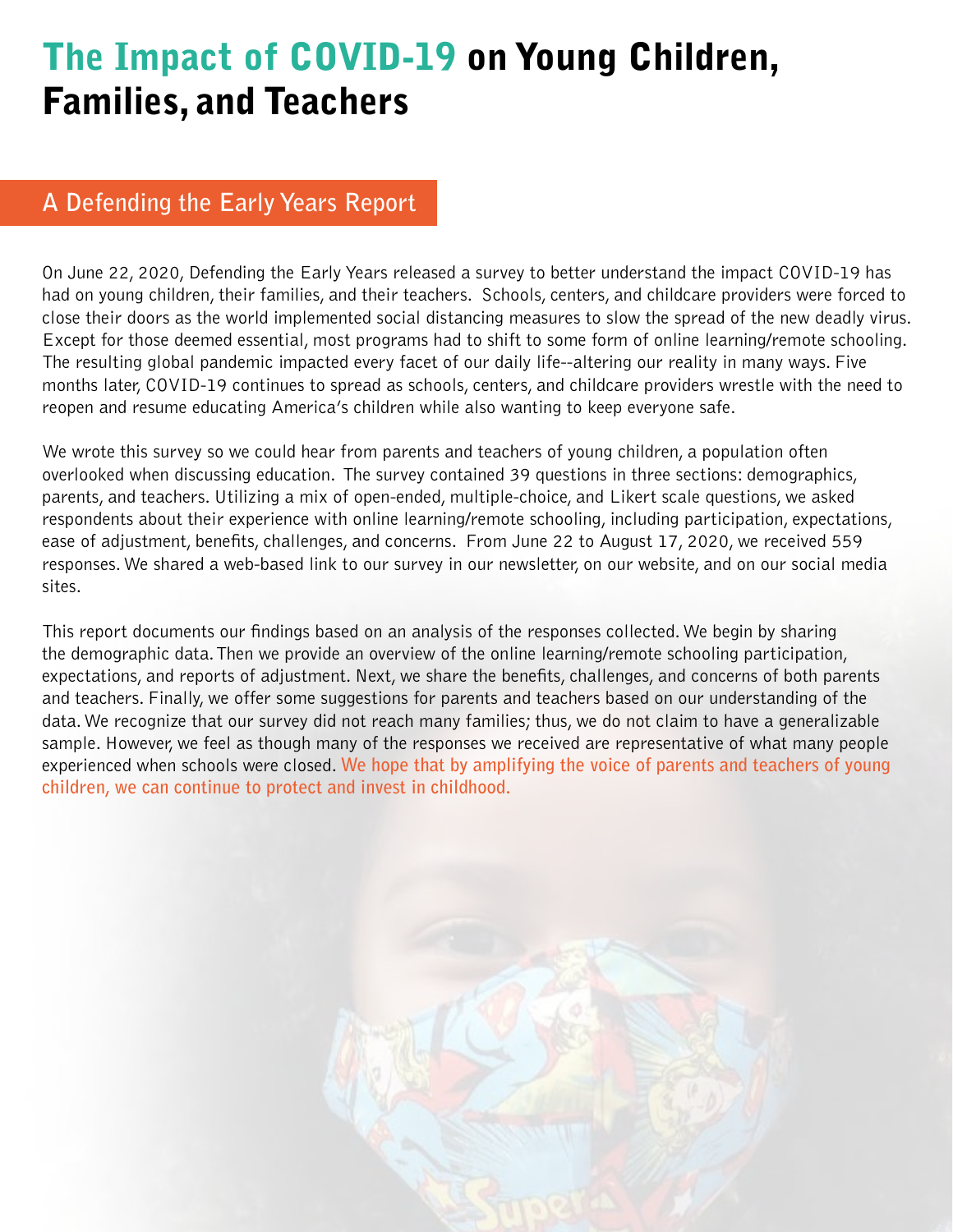From the 559 responses, we narrowed our analysis to 314 responses from parents and early childhood teachers. We designated four groups of early childhood teachers: infant/toddler, preschool, pre-k/kindergarten, and 1st/2nd grade and reported these numbers separately when appropriate. See Table 1. We received at least one response from 37 states plus the District of Columbia. See Table 2. We asked respondents to share their working status as a result of the pandemic. See Table 3 for an overview and Table 4 for a breakdown of teacher working status by type of ECE teacher. We enquired about the access to the internet, and the number of computers and tablets parents and teachers had at home. See Table 5.

Table 1: Number of Responses from Parents, ECE Teachers, ECE Parent and Teacher

| <b>Parent, ECE Teacher,</b>         |                            |
|-------------------------------------|----------------------------|
| <b>ECE Parent and Teacher</b>       | <b>Number of Responses</b> |
| Parent of at least one child 0 to 8 | 122                        |
| Early Childhood Teacher             | 153                        |
| Infant/Toddler                      | 15                         |
| Preschool                           | 71                         |
| Pre-K/Kindergarten                  | 54                         |
| 1st/2nd Grade                       | 13                         |
| <b>ECE Parent and Teacher</b>       | 39                         |
| Infant/Toddler                      | $\overline{3}$             |
| Preschool                           | 21                         |
| Pre-K/Kindergarten                  | 10                         |
| 1st/2nd Grade                       | 5                          |

<sup>1</sup> We received no responses from Alabama, Alaska, Idaho, Mississippi, Nevada, New Hampshire, New Mexico, North Dakota, South Dakota, Utah Vermont, West Virginia, and Wyoming. <sup>1</sup>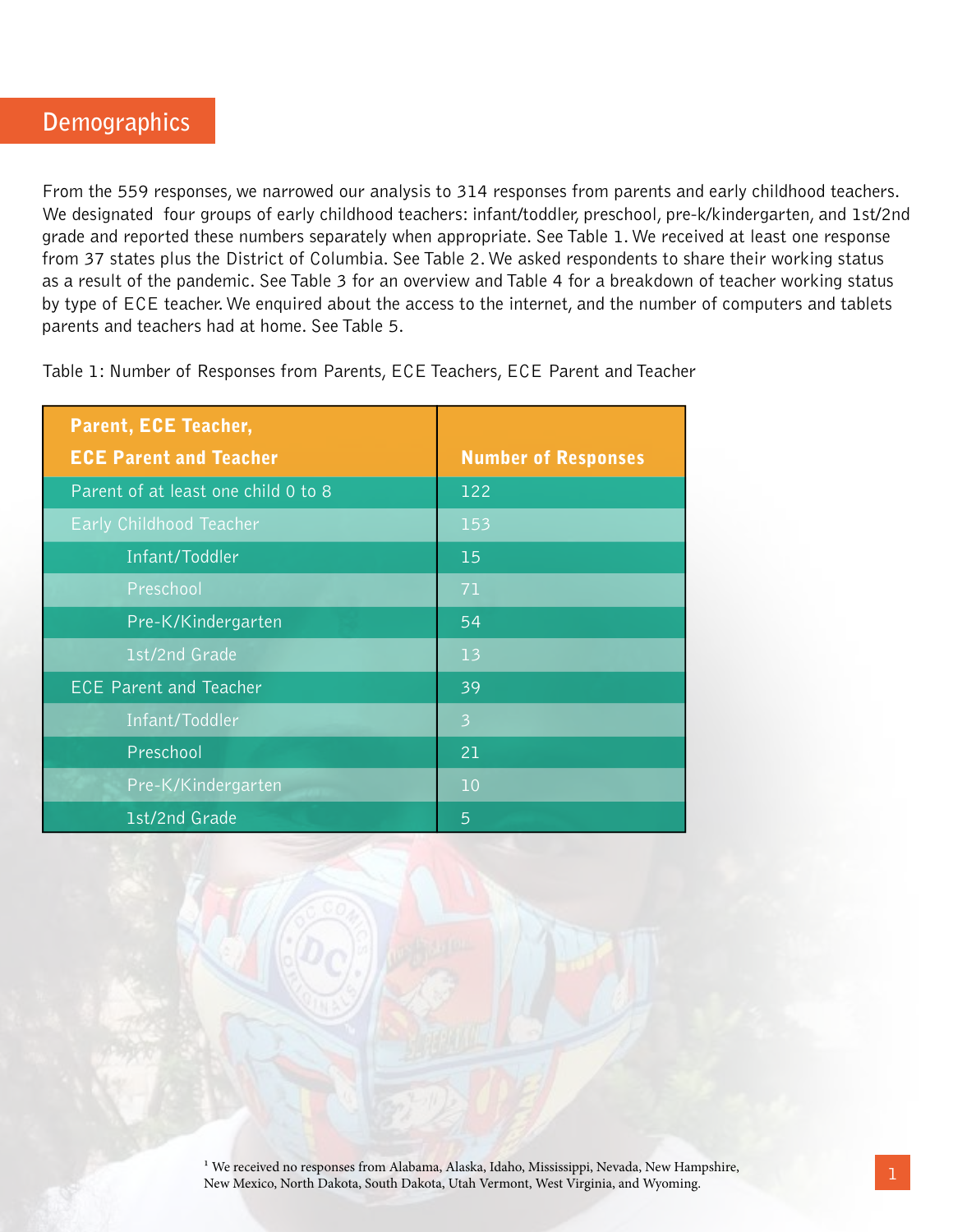### Table 2: States with Most Responses

| Ohio                 | 20 |
|----------------------|----|
| California           | 18 |
| <b>Massachusetts</b> | 18 |
| New York'            | 10 |
| Illinois             |    |

### Table 3: Parent and Teacher Working Status

| <b>Parents</b>              |     | <b>Teachers</b>             |     |
|-----------------------------|-----|-----------------------------|-----|
| Working Full-Time from Home | 37% | Working Full-Time from Home | 38% |
| Working Part-Time from Home | 16% | Working Part-Time from Home | 10% |
| Working Away from Home      | 15% | Working Away from Home      | 20% |
| Not Working                 | 32% | Not Working                 | 32% |

# Table 4: Teacher Working Status by ECE Teacher Type

|                             |     |        | Infant/Toddler Preschool Pre-K/Kindergarten 1st/2nd Grade |     |
|-----------------------------|-----|--------|-----------------------------------------------------------|-----|
| Working Full-Time from Home | 20% | 28%    | 44%                                                       | 62% |
| Working Part-Time from Home | 13% | $11\%$ | 6%                                                        | 16% |
| Working Away from Home      | 13% | 24%    | 22%                                                       |     |
| Not Working                 | 53% | 36%    | 28%                                                       | 23% |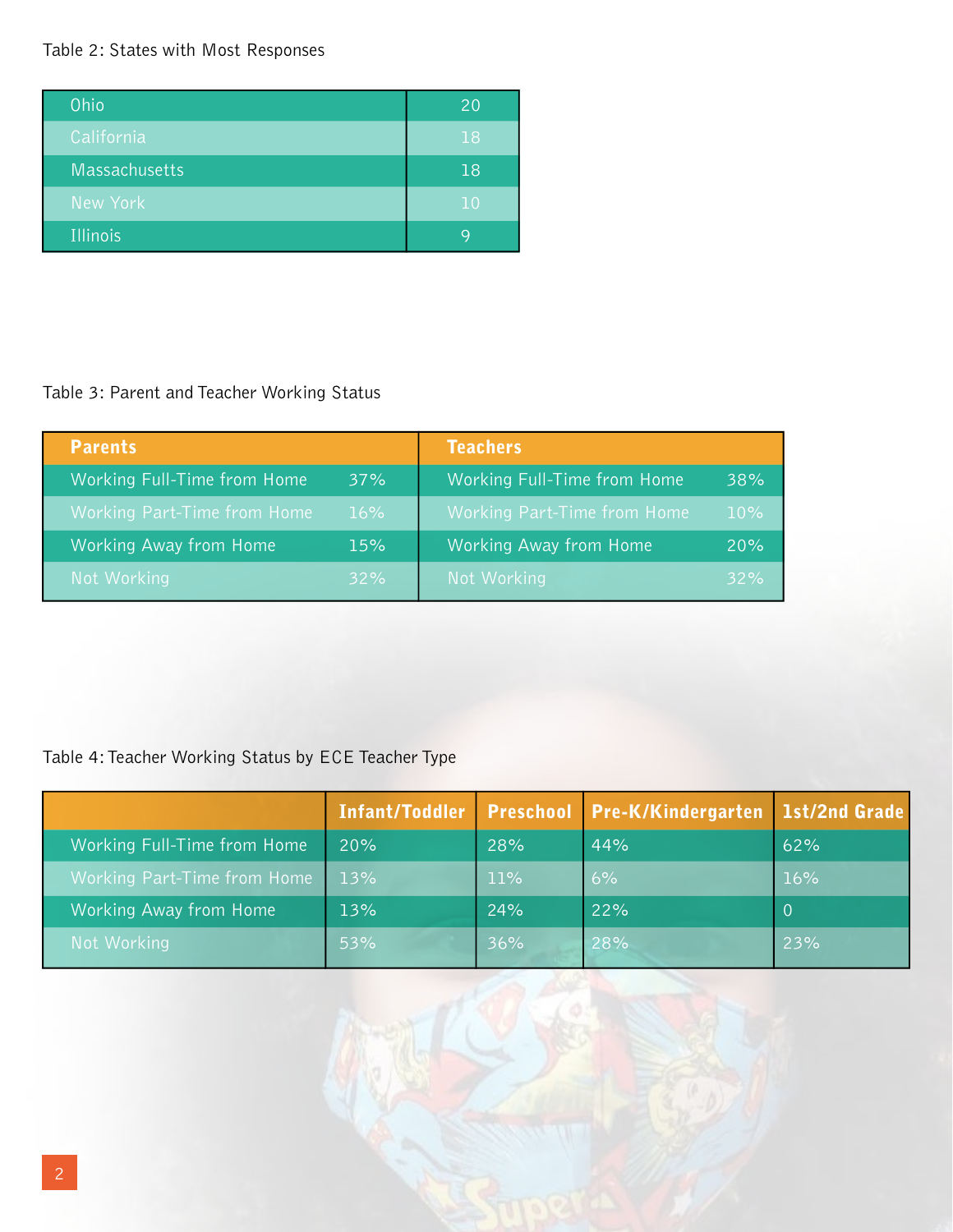### Table 5: Internet, Computers, and Tablets

| <b>Parents</b>                  |     | <b>Teachers</b>                 |     |
|---------------------------------|-----|---------------------------------|-----|
| Reliable Internet at Home       | 95% | Reliable Internet at Home       | 97% |
| One Computer at Home            | 31% | One Computer at Home            | 38% |
| Two Computers at Home           | 37% | Two Computers at Home           | 31% |
| More Than Two Computers at Home | 26% | More Than Two Computers at Home | 25% |
| One Tablet at Home              | 28% | One Tablet at Home              | 31% |
| More Than One Tablet at Home    | 41% | More Than One Tablet at Home    | 40% |

# **Online/Remote Schooling Participation, Expectations, and Adjustment**

We asked eight questions related to child participation, expectations of, and adjustment to online learning/remote schooling. Parents reported their child's participation, expectations from the school district, how well their child adjusted, and how well they adjusted. Teachers also reported if their child participated in remote/online schooling, the work expectations as they provided online learning/remote schooling, how well they thought their students adjusted, and how well they adjusted. We report teacher work expectations, student adjustment, and teacher adjustment by the type of ECE teacher. See Tables 6-12.

Table 6: Online Learning/Remote Schooling Participation

| <b>Parent</b>                               |     | <b>ECE Parent &amp; Teacher</b>             |     |
|---------------------------------------------|-----|---------------------------------------------|-----|
| Child Participated in Online/Remote         |     | Child Participated in Online/Remote         |     |
| Schooling                                   | 64% | Schooling                                   | 76% |
| Child Did Not Participate in Online/Remote  |     | Child Did Not Participate in                |     |
| Schooling                                   | 17% | Online/Remote Schooling                     | 11% |
| Other (i.e., not required, too young, etc.) | 19% | Other (i.e., not required, too young, etc.) | 14% |

Table 7: Expectations for Online/Learning Remote Schooling- Parents

| Child(ren) Expected to Participate in Daily Remote Lessons for Less Than 1 Hour | 24% |
|---------------------------------------------------------------------------------|-----|
| Child(ren) Expected to Participate in Daily Remote Lessons for 1-2 Hours        | 23% |
| Child(ren) Expected to Participate in Daily Remote Lessons for 2+ Hours         | 19% |
| Child(ren) Expected to Submit Daily Assignments                                 | 31% |
| Child(ren) Expected to Submit Weekly Assignments                                | 38% |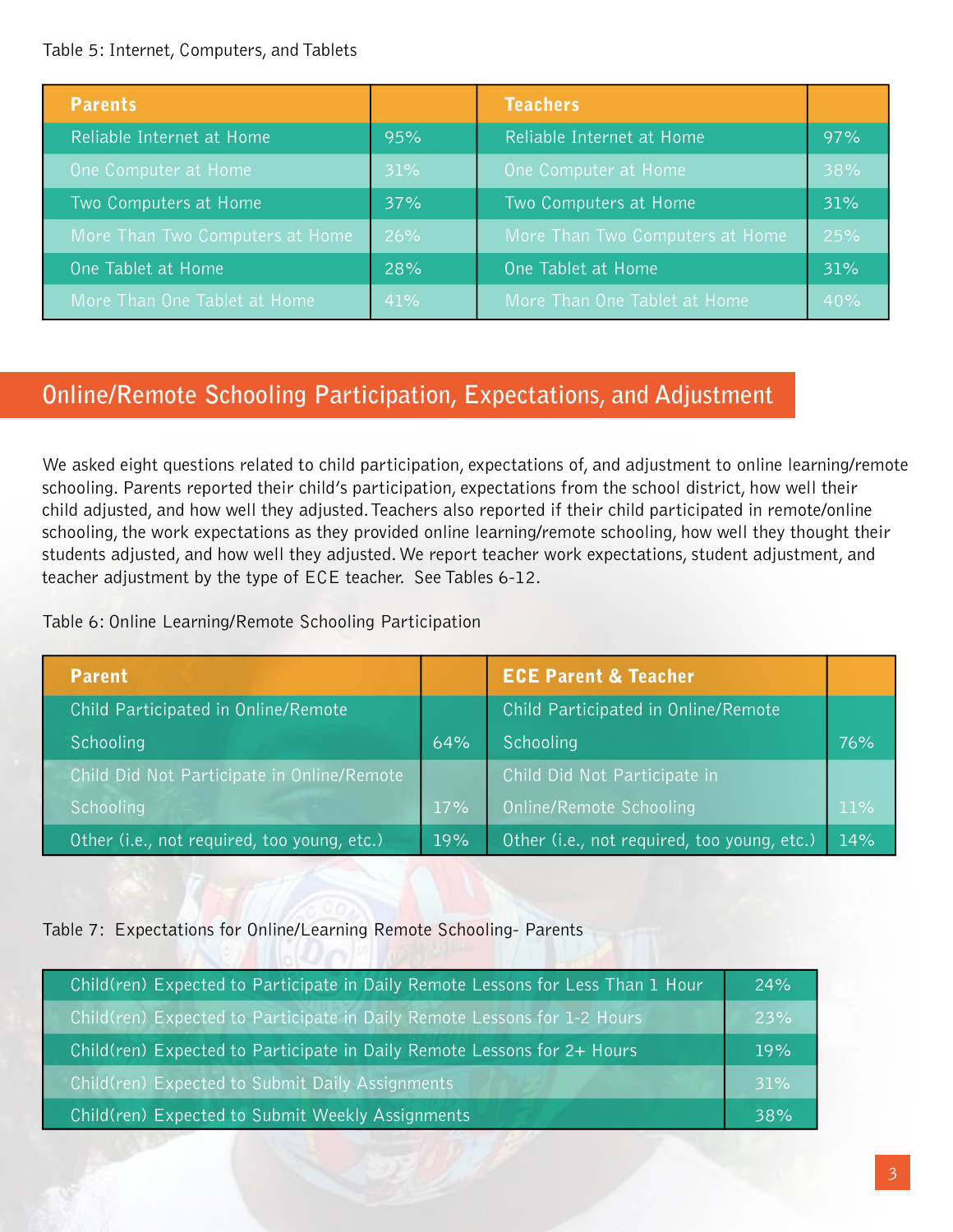Table 8: Parent Report of Child(ren) Adjustment to Online Learning/Remote Schooling

| Child(ren) had a Very Difficult Adjustment                | 19%   |
|-----------------------------------------------------------|-------|
| Child(ren) had a Difficult Adjustment                     | 47%   |
| Child(ren) had Neither an Easy nor a Difficult Adjustment | $1\%$ |
| Child(ren) had an Easy Adjustment                         | 11%   |
| Child(ren) had a Very Easy Adjustment                     | 4%    |

Table 9: Parent Adjustment to Online Learning/Remote Schooling

| Parent had a Very Difficult Adjustment                | 19% |
|-------------------------------------------------------|-----|
| Parent had a Difficult Adjustment                     | 31% |
| Parent had Neither an Easy nor a Difficult Adjustment | 20% |
| Parent had an Easy Adjustment                         | 17% |
| Parent had a Very Adjustment                          | 6%  |

Table 10: Expectations for Online Learning/Remote Schooling-Teachers

|                              |     |     | Infant/Toddler Preschool PreK/Kindergarten 1st/2nd Grade |     |
|------------------------------|-----|-----|----------------------------------------------------------|-----|
| Provide Daily Remote Lessons |     |     |                                                          |     |
| for Less Than 1 Hour         | 71% | 41% | 45%                                                      | 17% |
| Provide Daily Remote Lessons |     |     |                                                          |     |
| For 1-2 Hours                | 14% | 5%  | 18%                                                      | 8%  |
| Provide Daily Remote Lessons |     |     |                                                          |     |
| for 2 or More Hours          | O   | 3%  | 6%                                                       | 33% |

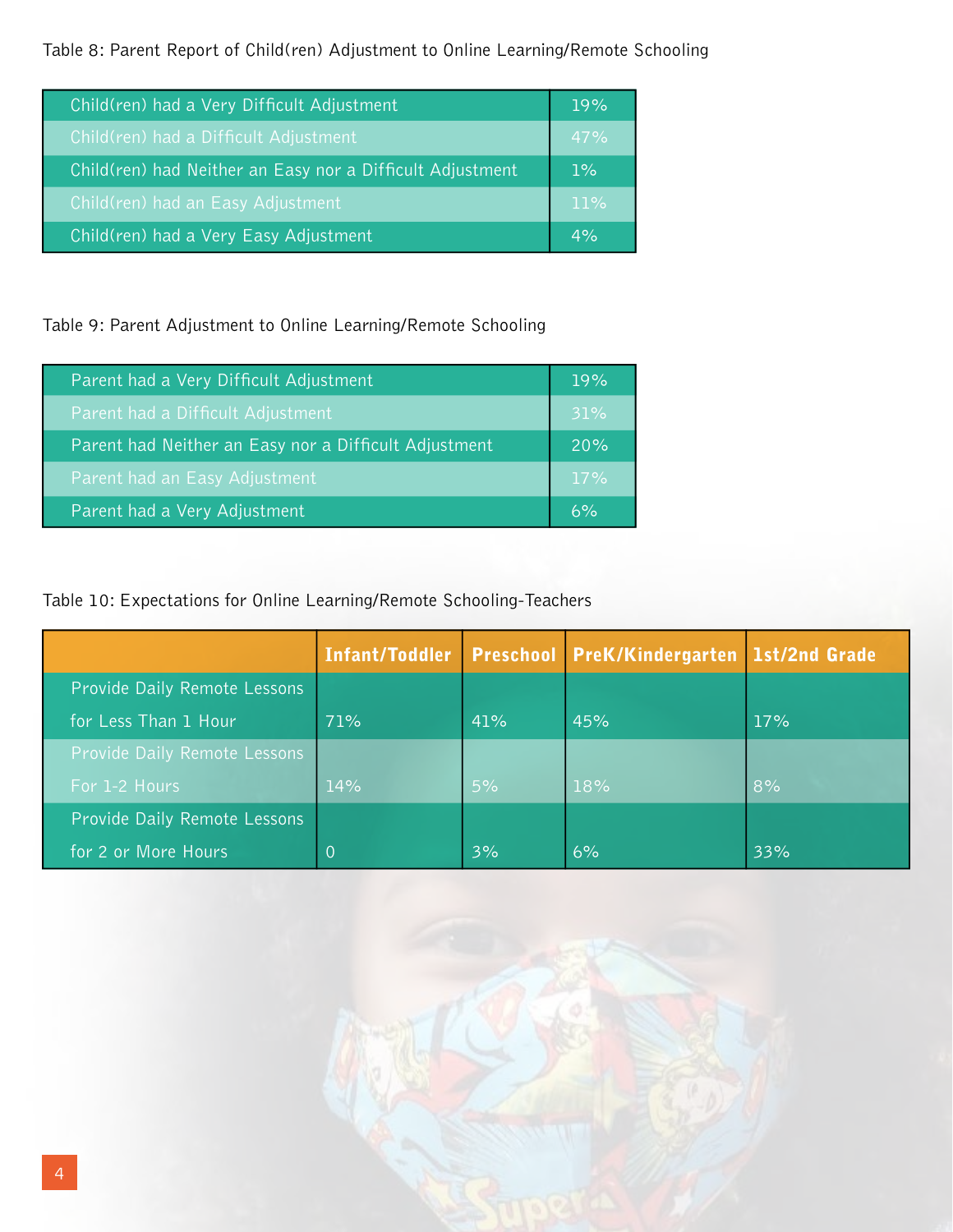### Table 11: Teacher Report of Student Adjustment to Online Learning/Remote Schooling

|                              | Infant/Toddler |                | Preschool PreK/Kindergarten 1st/2nd Grade |                |
|------------------------------|----------------|----------------|-------------------------------------------|----------------|
| All Students Adjusted Well   | $\overline{O}$ | $\overline{0}$ | 2%                                        | $\overline{0}$ |
| More Than Half of Students   |                |                |                                           |                |
| Adjusted Well                | 20%            | 19%            | 19%                                       | 15%            |
| Half Adjusted Well, and Half |                |                |                                           |                |
| had a Difficult Adjustment   | 40%            | 27%            | 33%                                       | 46%            |
| More Than Half had a         |                |                |                                           |                |
| Difficult Adjustment         | 30%            | 47%            | 42%                                       | 31%            |
| All Students Had a Difficult |                |                |                                           |                |
| Adjustment                   | 10%            | 8%             | 4%                                        | 9%             |

### Table 12: Teacher Adjustment to Online Learning/Remote Schooling by Type of ECE Teacher

|                              | Infant/Toddler | <b>Preschool</b> | <b>PreK/Kindergarten Ist/2nd Grade</b> |          |
|------------------------------|----------------|------------------|----------------------------------------|----------|
| Teacher had a Very Difficult |                |                  |                                        |          |
| Adjustment                   | 8%             | 8%               | 4%                                     | 8%       |
| Teacher had a Difficult      |                |                  |                                        |          |
| Adjustment                   | 25%            | 43%              | 51%                                    | 46%      |
| Teacher had Neither an Easy  |                |                  |                                        |          |
| nor Difficult Adjustment     | 50%            | 30%              | 26%                                    | 38%      |
| Teacher had an Easy          |                |                  |                                        |          |
| Adjustment                   | 8%             | 18%              | 17%                                    | 8%       |
| Teacher has Very Easy        |                |                  |                                        |          |
| Adjustment                   | 8%             | 0                | 2%                                     | $\Omega$ |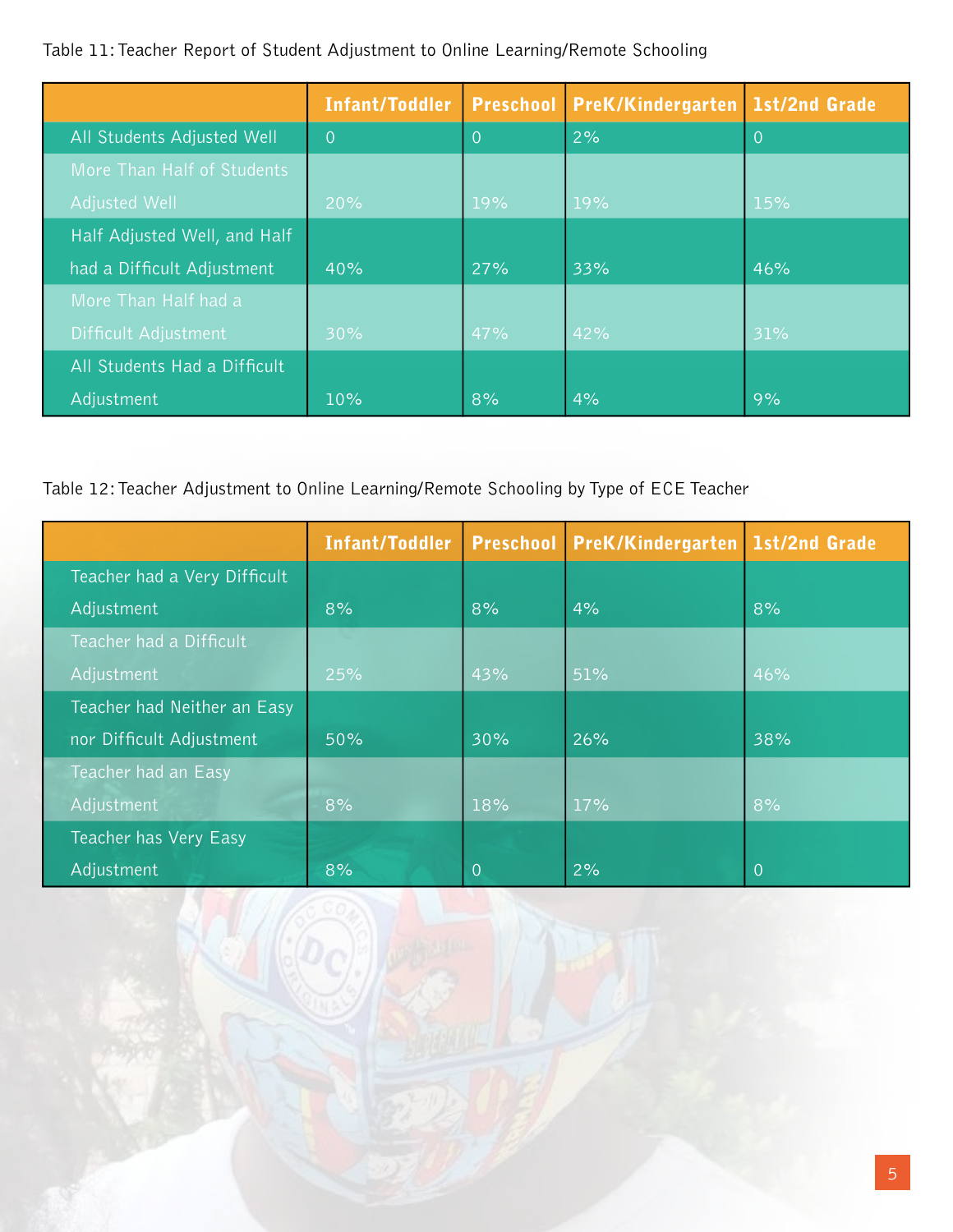We asked parents to identify the level of concern they had for each of the following issues: financial (i.e., job loss, etc.), returning to work, academic instruction, child(ren) falling behind, child(ren) missing out on social interaction and play with peers, safely reopening schools, increase in child(ren)'s stress, and an increase in adults' stress. We asked teachers to identify the level of concern they had for each of the following issues: job security (2020-2021 school year), safely reopening schools, loss of instructional time, returning to the classroom, establishing relationships with students (while online/remote), job expectations (while online/remote), increase in overall stress of children, and increase in overall stress of self. See Tables 13 and 14.

### Table 13: Percentage of Parents Somewhat to Very Concerned

| Financial Issues (i.e., job loss, etc.)               | 55%                      |
|-------------------------------------------------------|--------------------------|
| Returning to Work (not from home)                     | 59%                      |
| Academic Instruction                                  | 72%                      |
| Child(ren) Falling Behind                             | 55%                      |
| Child(ren) Missing Social Interaction/Play with Peers | 90%                      |
| <b>Safely Reopening Schools</b>                       | 87%                      |
| Increase in Child(ren) Stress                         | 91% (60% very concerned) |
| Increase in Parent Stress                             | 95% (64% very concerned) |

### Table 14: Percentage of Teachers Somewhat to Very Concerned

| Job Security (2020-2021 school year)                     | 54%                      |
|----------------------------------------------------------|--------------------------|
| <b>Safely Reopening Schools</b>                          | 94% (67% very concerned) |
| Loss of Instructional Time                               | 57%                      |
| Returning to the Classroom                               | 83%                      |
| Establishing Relationships with Students (online/remote) | 90% (62% very concerned) |
| Job Expectations (while online/remote)                   | 75%                      |
| Increase in Overall Stress of Children                   | 95% (66% very concerned) |
| Increase in Overall Stress of Teacher                    | 91% (57% very concerned) |
|                                                          |                          |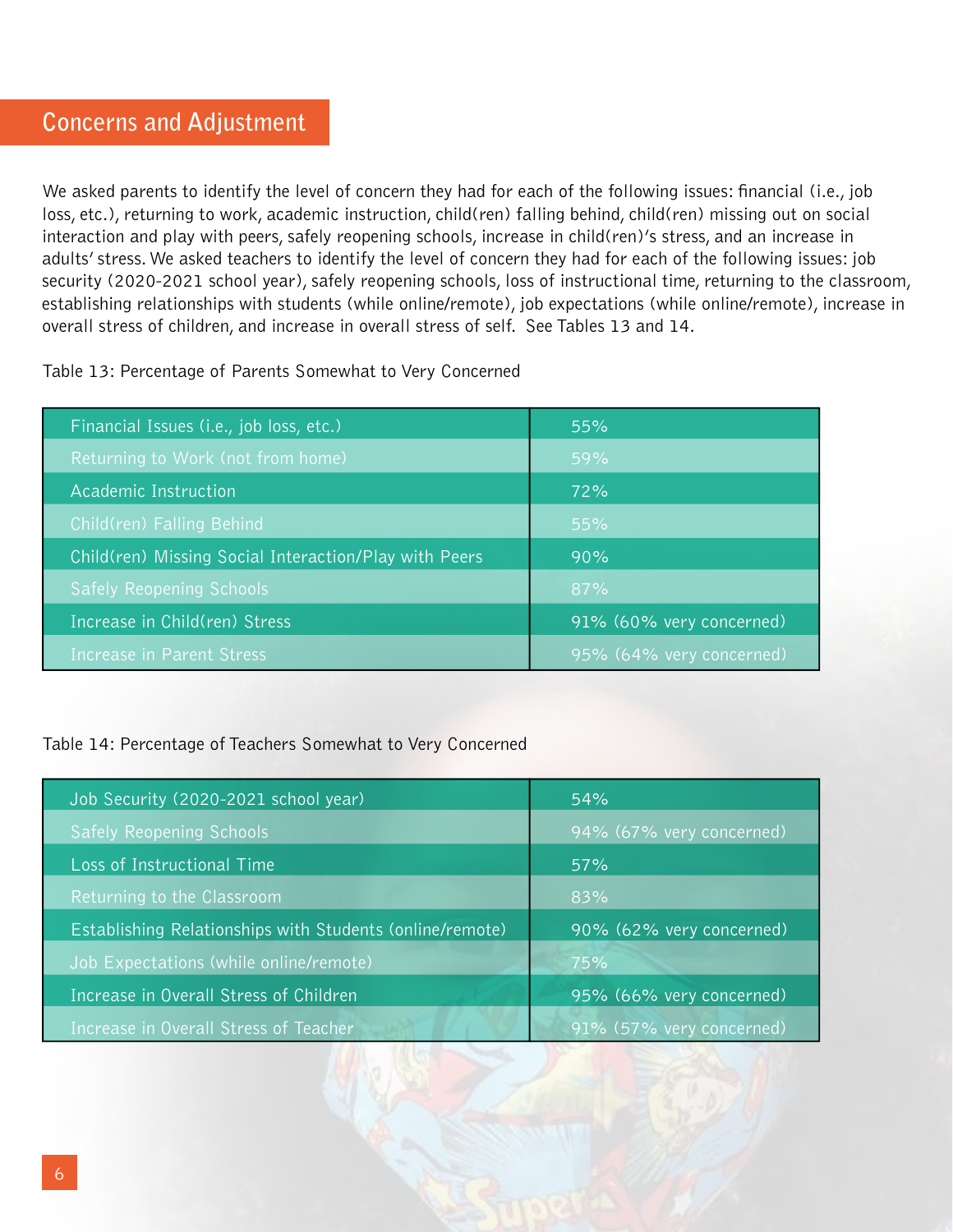We compared parents' and teachers' level of adjustment with each area of concern. **We noticed that teachers who reported being somewhat and very concerned about establishing relationships with children,** increase in overall stress of children, and increase in overall stress reported higher levels of difficult and very difficult adjustment to online learning/remote schooling. We did not notice this trend with the other concerns nor did we see a trend in any of the concerns from parents compared with their self-reports of adjustment and online learning/remote schooling.

Figure 1: Teachers somewhat and very concerned about establishing relationships with children (while remote/ online) compared with self-report of adjustment to online learning/remote schooling.



Figure 2: Teachers somewhat and very concerned about increase in overall stress of children compared with selfreport of adjustment to online learning/remote schooling.

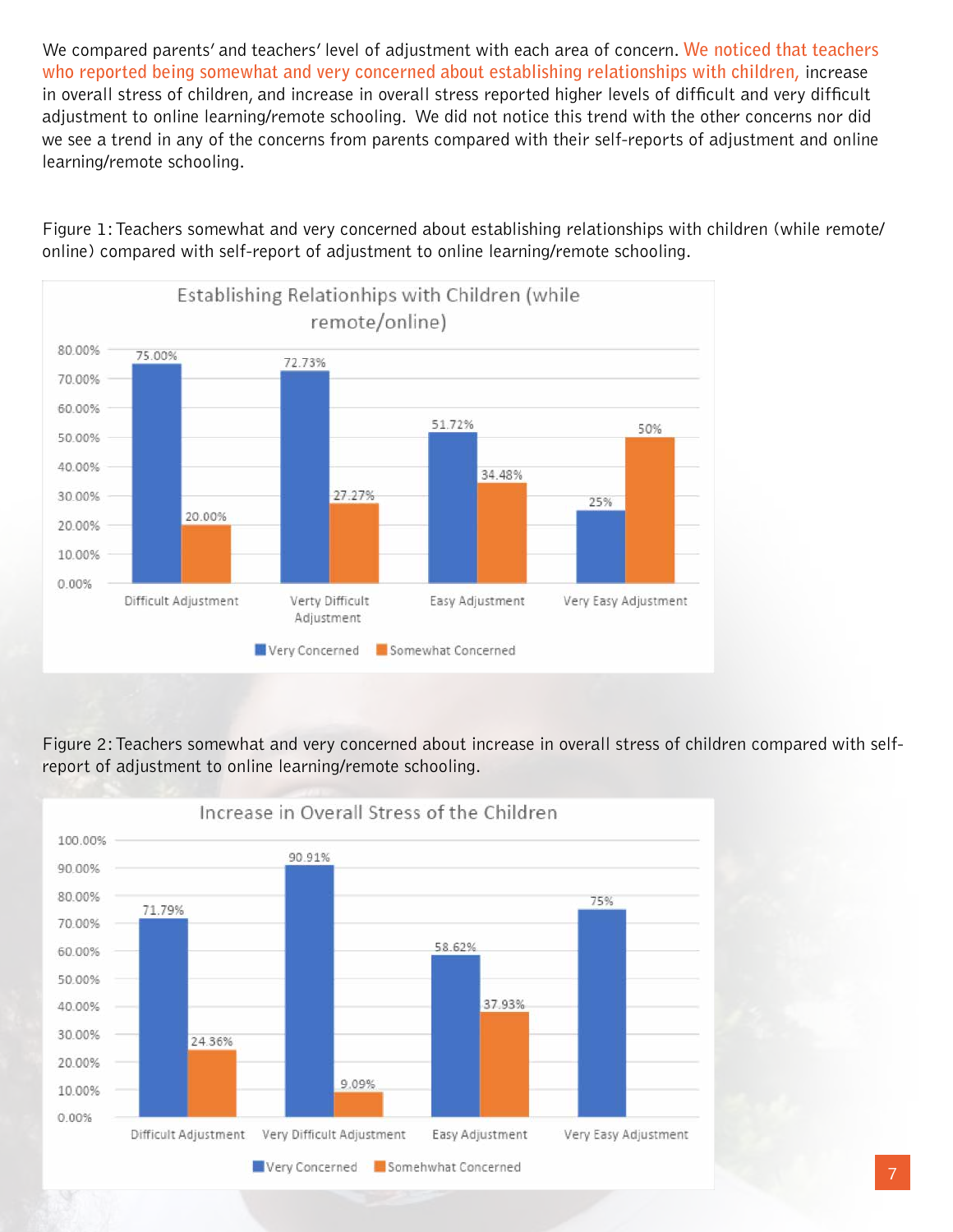Figure 3: Teachers somewhat and very concerned about increase in their overall stress compared with self-report of adjustment to online learning/remote schooling.



# **Benefits and Challenges**

We asked participants to share any benefits and challenges related to online learning/remote schooling during the spring of 2020. We analyzed the responses from teachers and parents, compared responses based on reports of child and self-adjustment, and based on the type of ECE teacher completing the survey. Parents who said their child had a very easy or easy adjustment to online learning/remote schooling identified a positive increase in family time and improved relationships with siblings as the top benefits of online learning/remote schooling. Additional benefits included more flexibility, more time to sleep, enjoyment of self-directed learning, staying connected with peers and teachers, and receiving one-on-one instruction.

Parents who said their child had neither an easy nor a difficult adjustment found the flexibility to move at their own pace and more time with family as the main benefits. Less stress, more time spent outside, more sleep, and enjoying having children at home to better understand what they were learning at school were also identified as benefits for this group. Though some parents who said their child had a difficult or very difficult adjustment to online learning/remote schooling were able to identify benefits, this group had the highest number of parents stating there were no benefits at all. More family time, an increase in time to play outside, improved relationships with siblings, more time to play and be creative, and a decrease in anxiety were additional benefits identified by this group.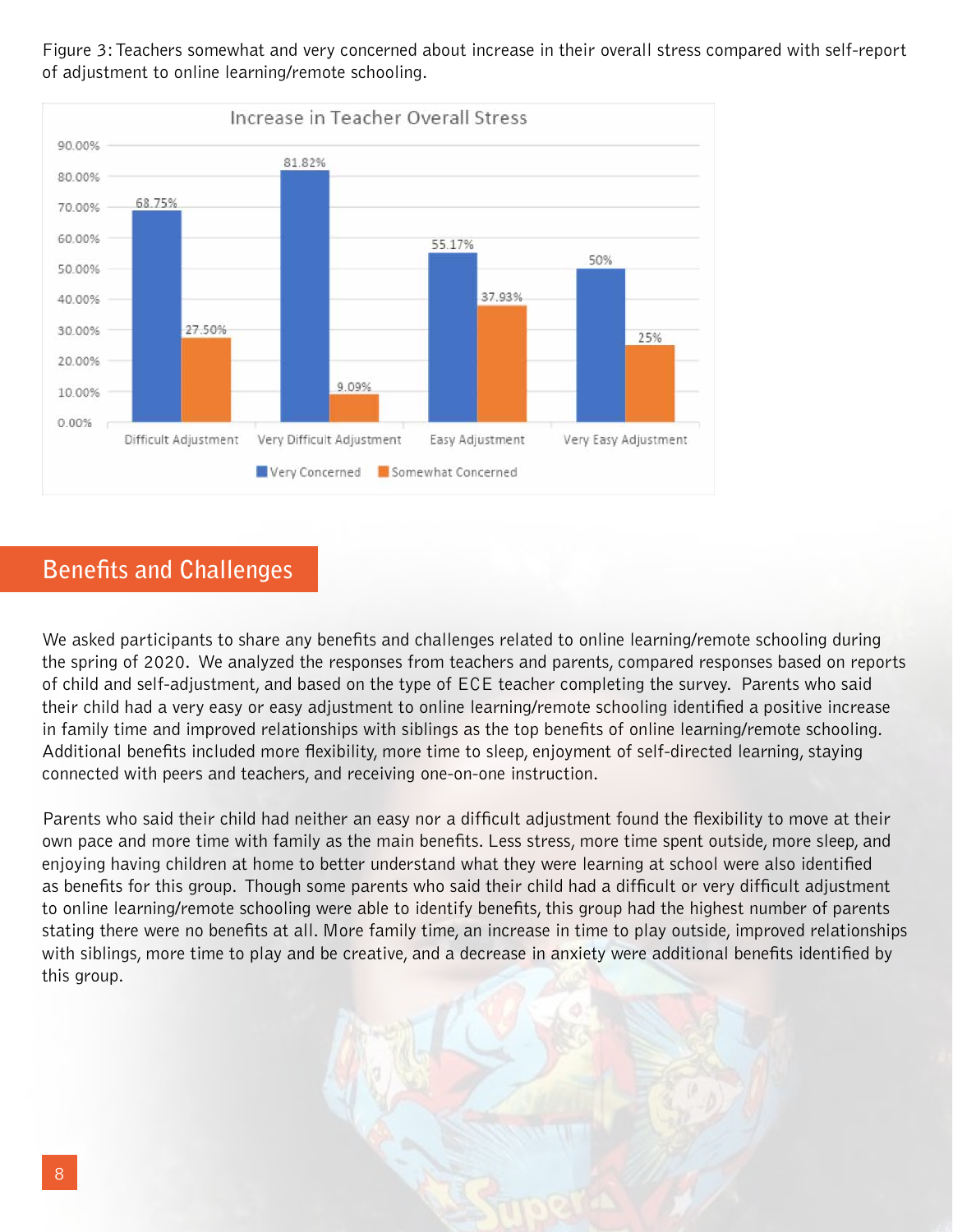Challenges shared by parents were consistent regardless of their self-reported adjustment to online learning/ remote schooling. Balancing working from home and supporting children was the number one challenge for parents. This was especially prevalent in families with multiple children in different grade levels or with one child under the age of 4. Several parents noted the impossibility of doing their own work at home and supporting their child. Often they had to prioritize helping their child and do their work early in the morning and late in the evening.

Other challenges were an increase in screen time, lack of social engagement, lack of focus/engagement/interest with online learning, and technology-related issues. **Parents with younger children reported that online learning was not age-appropriate and that they rarely stayed engaged with Zoom meetings.** For parents who reported having a difficult or very difficult adjustment to online learning/remote schooling, several indicated that their child lacked the self-directed learning skills needed to succeed. Others stated that their child was bored with the repetitiveness of the online work or resisted doing schoolwork at home. Some parents noted that the expectation that the child should be able to complete numerous online lessons on multiple platforms without any assistance was unrealistic. Parents of older children noted that many refused to do any work that was not counted or graded.

Teachers' reports of benefits to online learning/remote schooling were consistent across their reports of selfadjustment. Learning new technology and improving their technological skills was the most significant benefit identified by teachers. Some teachers shared how the use of technology allowed them to be more creative, collaborate with colleagues, and stay in touch with families. Another benefit to online learning/remote schooling was being at home and an increase in time with their own family. Teachers who were also parents of young children noted that their children benefited from having them at home to assist. **Increased communication/ partnership/engagement with family was another benefit identified by many teachers.** Additional time to complete professional development, an improved work environment, no commute, and a better work-life balance was also identified as benefits by teachers.

We analyzed challenges teachers experienced related to COVID-19 by type of ECE teachers. Many infant/ toddler teachers reported financial issues as a result of being laid off while their center was closed. Other challenges for this group included connecting with parents and families, keeping children and families engaged with online learning/remote schooling, and connecting to children. For preschool teachers, issues with technology and the internet were the dominant challenge. Supporting parents was also a significant challenge reported by preschool teachers. Many shared how difficult it was to encourage parents to participate in online learning/ remote schooling. Others said communicating with families who have limited access to technology was also a challenge. Preschool teachers found it difficult to connect with students and keep them engaged with online schooling/remote learning.

Technology and internet access and supporting families were the more prevalent challenges for pre-k/ kindergarten teachers. They also indicated the increase in screen time was problematic, it was difficult to keep students engaged, and they often felt disconnected from their students. First and second-grade teachers identified the same challenges: lack of connection to students, keeping students engaged, supporting parents, and dealing with technology.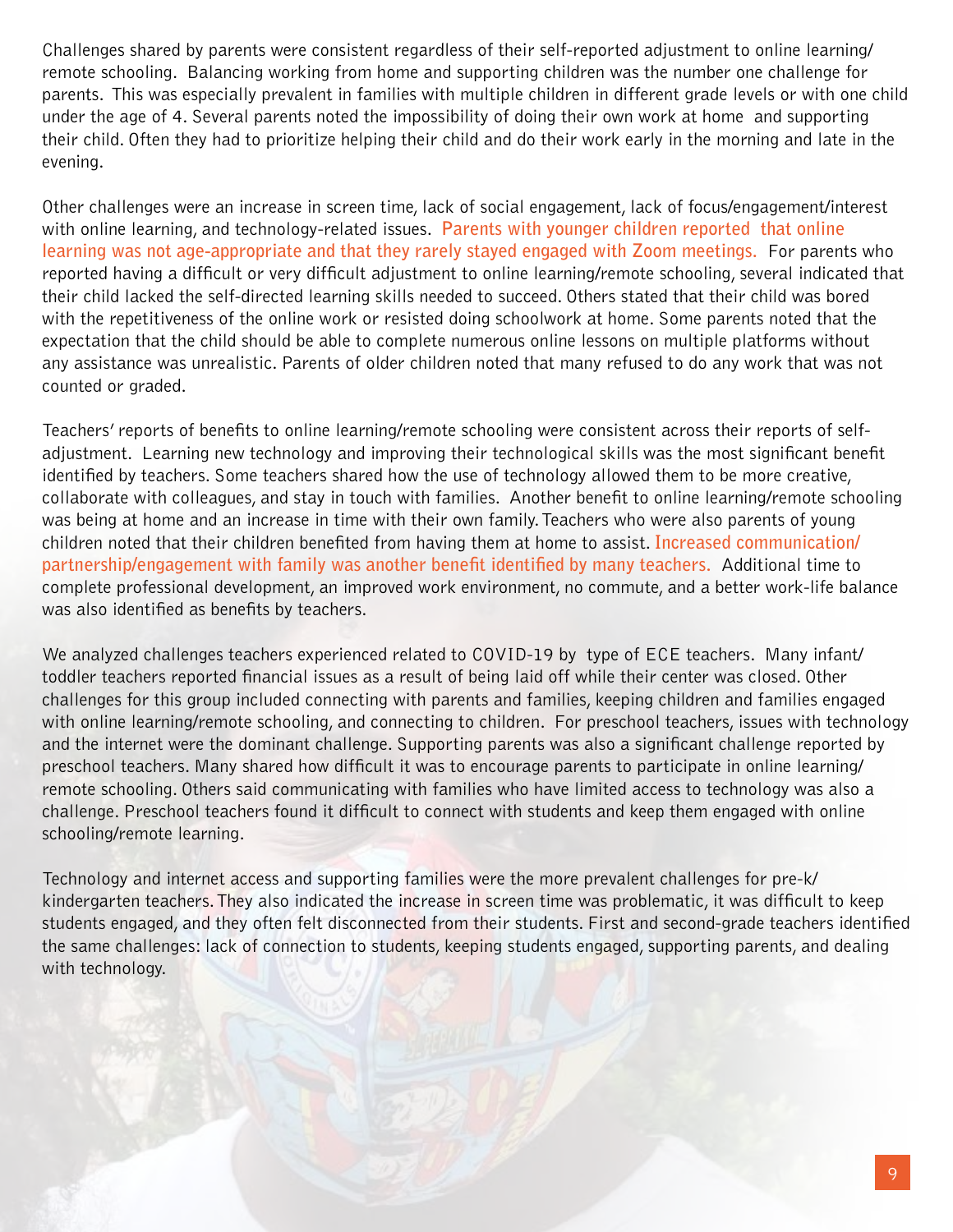### **Recommendations**

Though the push to online learning/remote schooling was necessary to deal with a global pandemic, it ushered in fundamental changes to the lives of young children, their families, and their teachers. The speed at which schools were closed and how quickly we expected children and families to learn online or at home made it difficult for parents and teachers to prepare children for this new reality adequately. Now that another school year has begun, time to adjust to hybrid or full online/remote schooling has slipped away. As children and families spent their summer trying to regain a sense of normalcy, they now face the reality that a return to schooling as we knew it might not happen for quite some time. Some families will send their children back to socially distant schooling while others will keep them home and hire tutors or teachers and replace traditional schooling with "pandemic pods." We recognize that all families, regardless of the option they can choose, continue to want the best for their child's education and health and need support, resources, and guidance. We propose the following recommendations to assist families of young children and their teachers to reap as many benefits from online learning/remote schooling as possible and mitigate the challenges.

# **1. Do not try to replicate school at home.**

This might seem unrealistic faced with another quarter, semester, or year of online learning/remote schooling, but it is essential to recognize that we cannot do at home all the things we do at school. First, parents are not teachers and even if you are a teacher, teaching your child is different than teaching someone else's child. If you are homeschooling your child during the 2020-2021 school year, then you are your child's teacher, but if you are working from home, you should not expect to be a full-time teacher, full-time parent, and full-time or part-time employee. Online learning/remote schooling is not traditional schooling. It is a substitute for the educational environment we typically provide children and, just like when your child has a substitute teacher at school, things cannot be precisely the same. Traditional schooling is set up to function very differently than online teaching/ remote schooling. We expect children to spend an entire day in a room with many other children and at least one adult and to complete a variety of tasks in a variety of different formats. Teachers come prepared to facilitate this environment, and, over time, many children adjust to it. Online teaching/remote schooling should not have the same expectations. Yes, children are at home all day, and yes, parents who are working from home need to keep them engaged, **but that does not mean we should sit them down in front of a computer or tablet and expect them to do the same things they would do in school.** In-person instruction cannot transform into online teaching for young children. Remote schooling should not mean that we expect children to do the same things that they did in school at home. For children, their families, and their teachers to gain benefits from online learning/remote schooling, we must separate the functions of traditional schooling from the realities of online learning/remote schooling.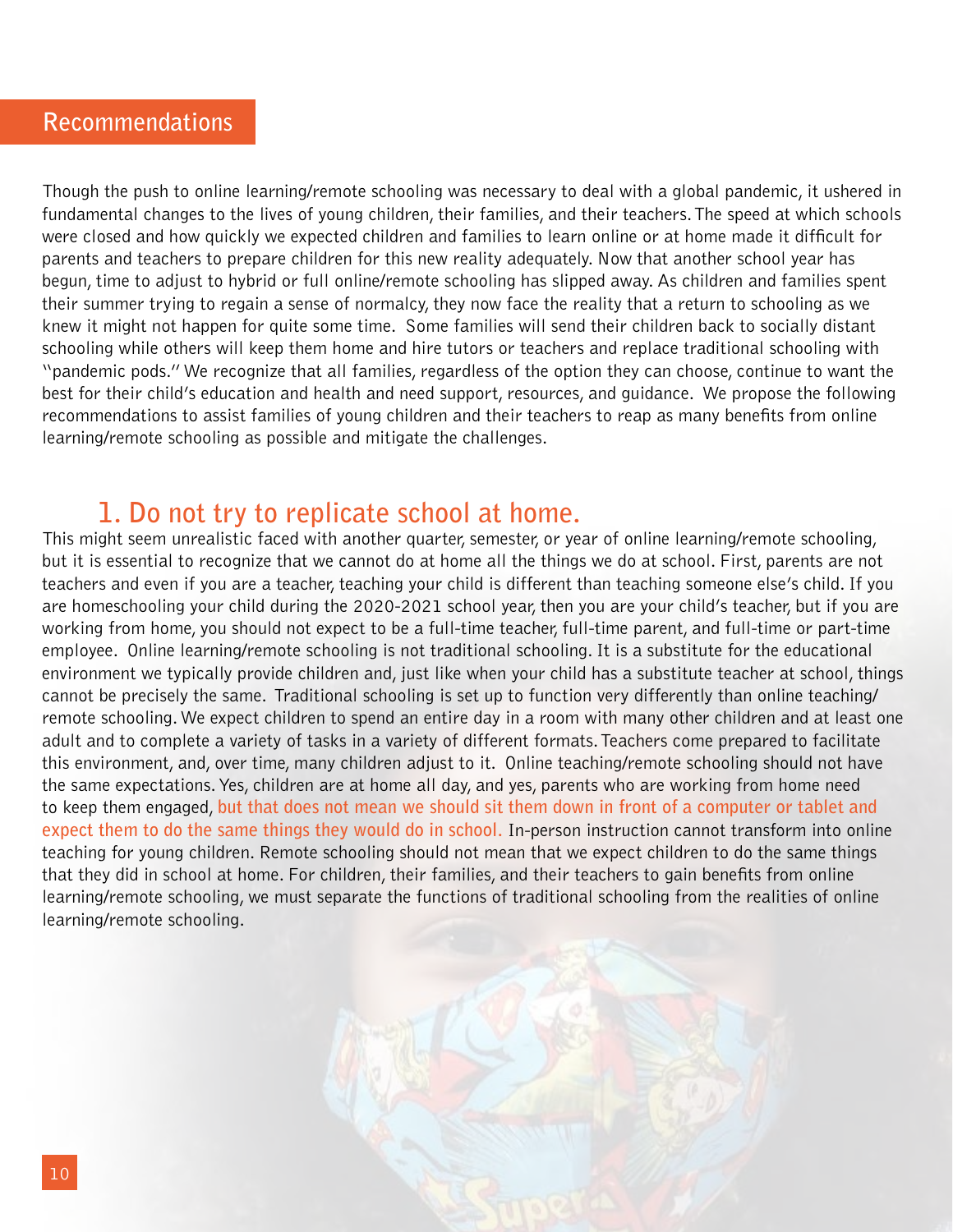# **2. Use screens and technology sparingly and wisely.**

Many of us are aware that an increase in screen use can be harmful to young children. But we also know that Zoom and other platforms provide valuable connections for children whose lives have been disrupted by COVID-19. Even before the pandemic, many families used technology-based communication platforms to stay connected when they lived in different geographical locations. Infants, toddlers, and preschoolers love seeing grandma and grandpa on the tablet, and many love seeing their teachers and peers as well. Thus, we must find ways to incorporate these platforms that maximize their benefits but also limit their exposure. **We should not expect young children to spend more than 30 minutes a day, a few days a week, on technology.** Brief opportunities to connect with their teacher and classmates that are engaging and developmentally appropriate are crucial to maximizing the use of technology. Reading stories, sharing items from home, singing songs, watching a puppet show, and playing are good examples of how technology can bring young learners and their teachers together. However, we must keep these sessions brief and optional. We know not all children want or need to be on Zoom every day. Even if the teacher offers daily 30-minutes class meetings, families should be able to decide whether to attend as many or as few as their child can handle each week. We do not recommend longer remote schooling sessions that include online teaching for young children. Just as we did not (or should not) expect young children to sit still at a desk and listen to a teacher for extended periods of time in schools, we cannot expect them to do the same at home. Remote schooling does not mean that all teaching and learning has to happen through direct online instruction.

# **3. Prepare children to be self-directed learners.**

If we are not replicating school at home and using technology sparingly and only for certain activities, then we must help children become self-directed learners. By self-directed, we mean children who can engage in an activity for a block of time with minimal assistance. The amount of time children are able to sustain their involvement usually gets longer with age and experience. The projects and activities children engage in will also vary depending on their developmental levels and interests. But when activities and children are well-matched, it becomes much easier for kids to become self-directed learners.

For teachers and parents familiar with project-based learning, this approach likely sounds similar, but it is an at-home version. When in school, children spend time completing a variety of tasks related to a project theme. Some work together in small groups, while others work independently. Some do the same activities, while others work on parts of the project that appeal to them the most. The teacher scaffolds their learning by providing support where needed, and eventually, the project culminates with a whole group sharing of what they learned with parents and families.

Teachers can get very creative in designing projects and activities that will engage children at home and help them become more self-directed as learners. It works best when teachers collaborate with parents so the activities chosen for children are right for them and for families. Projects and activities will be less complicated and shorter in duration for younger children, and can get more involved as kids get older. A weekly video chat with parents is a good idea so activities stay well-matched to the needs of children and families.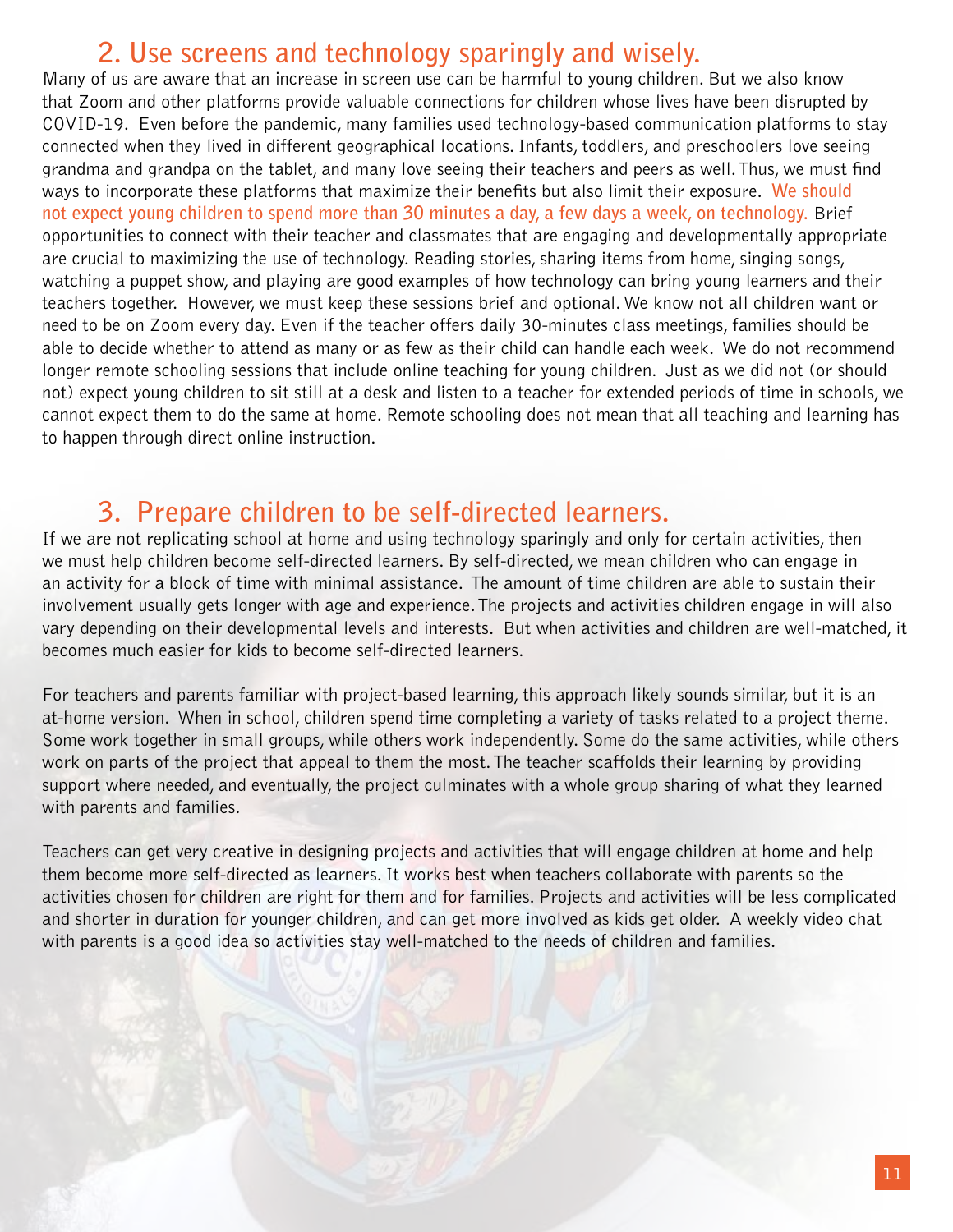An example of an activity for four-year olds could look like this:

The teacher and class have a Zoom call so the children can see each other and the teacher. The teacher could do a read-aloud, tell a story, act out a scene with puppets, sing a song, etc. Then s/he could tell children to do a task at home that they will share at the next zoom meeting:

*Find a box in your house, decorate the box with crayons or paper and glue and find something to hide in the box. When we meet in class next time, we will look at your boxes and try to guess what's inside. Then you can show us!* 

An example of an activity for five-year olds could be:

*Today I am reading the book to you called Abiyoyo. After class, find some material in your house--it could be paper and markers, or playdough, or something else-- to show a part of the book you really like. When we meet again, we can read the book again and you can show us what you made and tell us what part of the book you like.*

An example of an activity for seven-year olds (again, you are working with parents and finding appropriate activities for your families) could be:

*We've been learning about all kinds of vehicles in our class. Can you make a vehicle from things you find around the house? You can use boxes, cardboard, building materials like Legos, whatever you can find. It can be a real vehicle like a truck or plane, or an imaginary vehicle you make up. Can anyone make a vehicle that moves on the ground? What if you blow it with a fan? Can anyone make a vehicle that flies? Can anyone make a vehicle that floats? What if you put "passengers" on it? Let's all make one and share them in our next zoom chat.* 

This approach to teaching and learning has many benefits and is ideal for remote schooling. Instead of expecting children to receive hours of online teaching a week passively, we must reconceptualize the curriculum to allow for children to learn on their own at home. When teachers work closely with parents, project learning can be a great way to support children's learning and engagement with others. Through Q and A and class "discussions" on video, we can help children reflect on what they do and assess it. This this kind of engaged learning will help children build the skills they need to succeed in the future. When we go beyond pure remote learning, we can find opportunity even within this pandemic to support children in meaningful learning, skill-building, and social connection.

# **4. Take advantage of being out of school.**

Whether your child loved school or hated it, if they do not have to return this quarter, semester, or year, parents and families should seek to reap as many benefits as possible. **In addition to knowing your child is safe at home, out-of-school time must mean more time for play!** All children learn through play and, now that they do not have to go to school, they should be playing as much as possible every day. Time for play in the morning before engaging in project work or online teaching sessions will help children channel their energy and process their emotions. Long breaks for play midday will help children focus better for structured sessions later in the afternoon. And play in the evening will support children in processing all the lessons and activities from earlier in the day. Freedom from school must result in more freedom to play and to be outside safely. The benefits of play are endless and we can best mitigate the challenges from this global pandemic by providing an increase in opportunities to play. Imagine how great it would be if the best memory children had from COVID-19 was there was more time for play!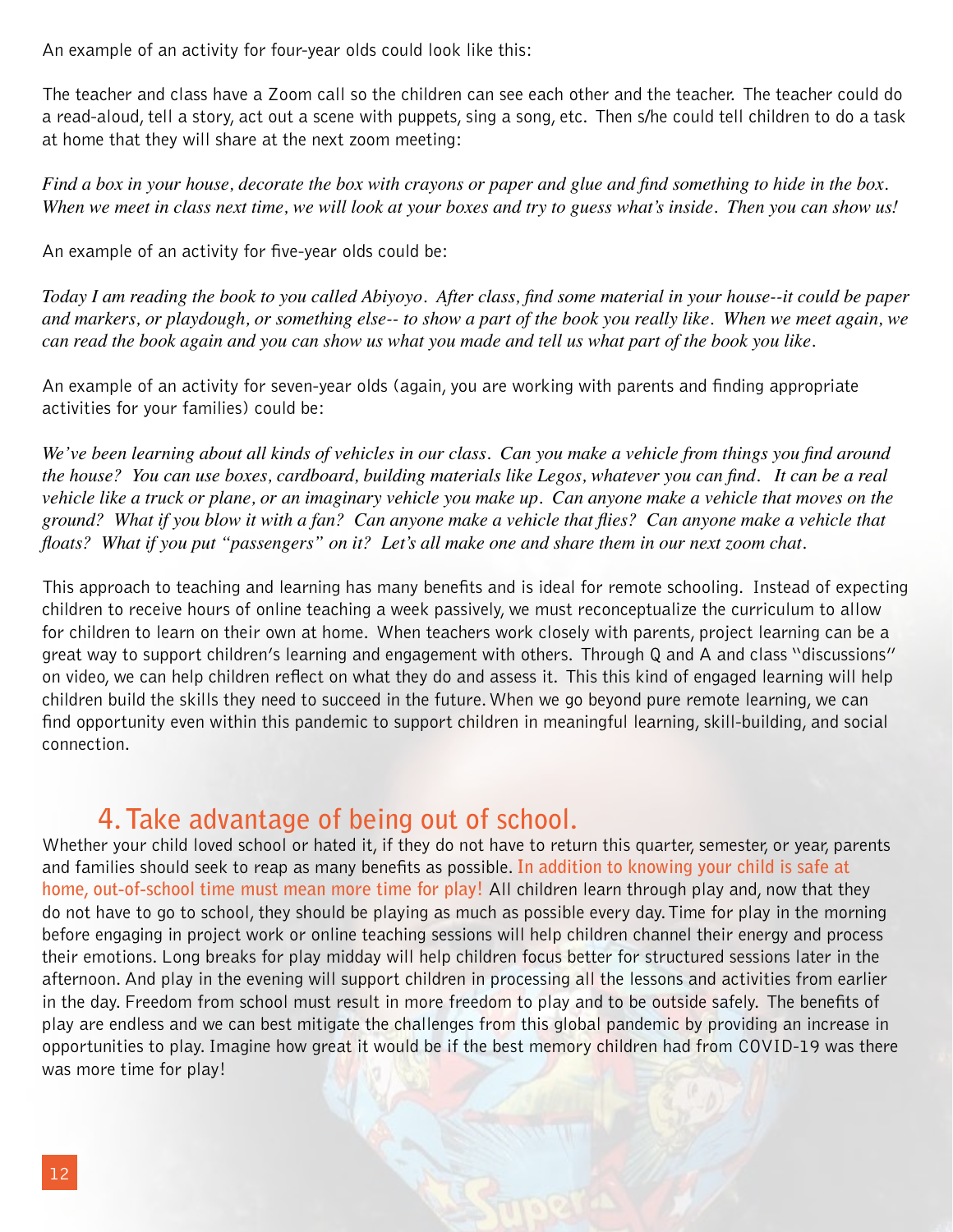# **5. Parents and teachers must work together.**

Parents need teachers, and teachers need parents now more than ever! Instead of buying into the concerted efforts of some to pit parents and teachers against each other, we must stay committed to maintaining a healthy partnership between the two most important aspects of a young child's life. Parents and teachers must work together to establish a plan that will work for the child. Instead of expecting every child to do the same thing, we must make room for the various needs of children to take precedent. Some children need daily connections with their teachers, while others don't. Some children need a highly structured schedule, while others do not. **What all children need is the flexibility to adapt to the new reality.** This may seem hard on teachers, but most teachers are skilled at differentiating multiple aspects of teaching and learning to support a diverse group of learners. Parents of multiple children also know that what one child needs is not necessarily going to be the same for the other. If parents and teachers commit to collaborating and supporting each other, children will have the best chance of succeeding. Both parents and teachers must be clear about the expectations, the needs of the child, and their plan to accomplish shared goals. And we must include children in this partnership! Children have no say in the learning expectations in traditional public schooling, but self-directed learners need an understanding of the bigger picture. If we want children to take charge of their learning, we must invite them to collaborate with parents and teachers from the beginning and throughout the process.

### **Conclusion**

We hope the data from this study and these recommendations provide some assistance to parents and teachers of young children. As we move forward through these unprecedented times, we must learn from each other to sustain continual improvements. In many ways, we are constructing this new reality each day through trial-anderror. Though mistakes are inevitable, the best mistakes become life-long lessons. If we remain committed to education as a pillar of democracy, protecting children and childhood, and ensuring all children receive a just and equitable start in the early years, there is a chance we can create a new normal that is better than what we had before.